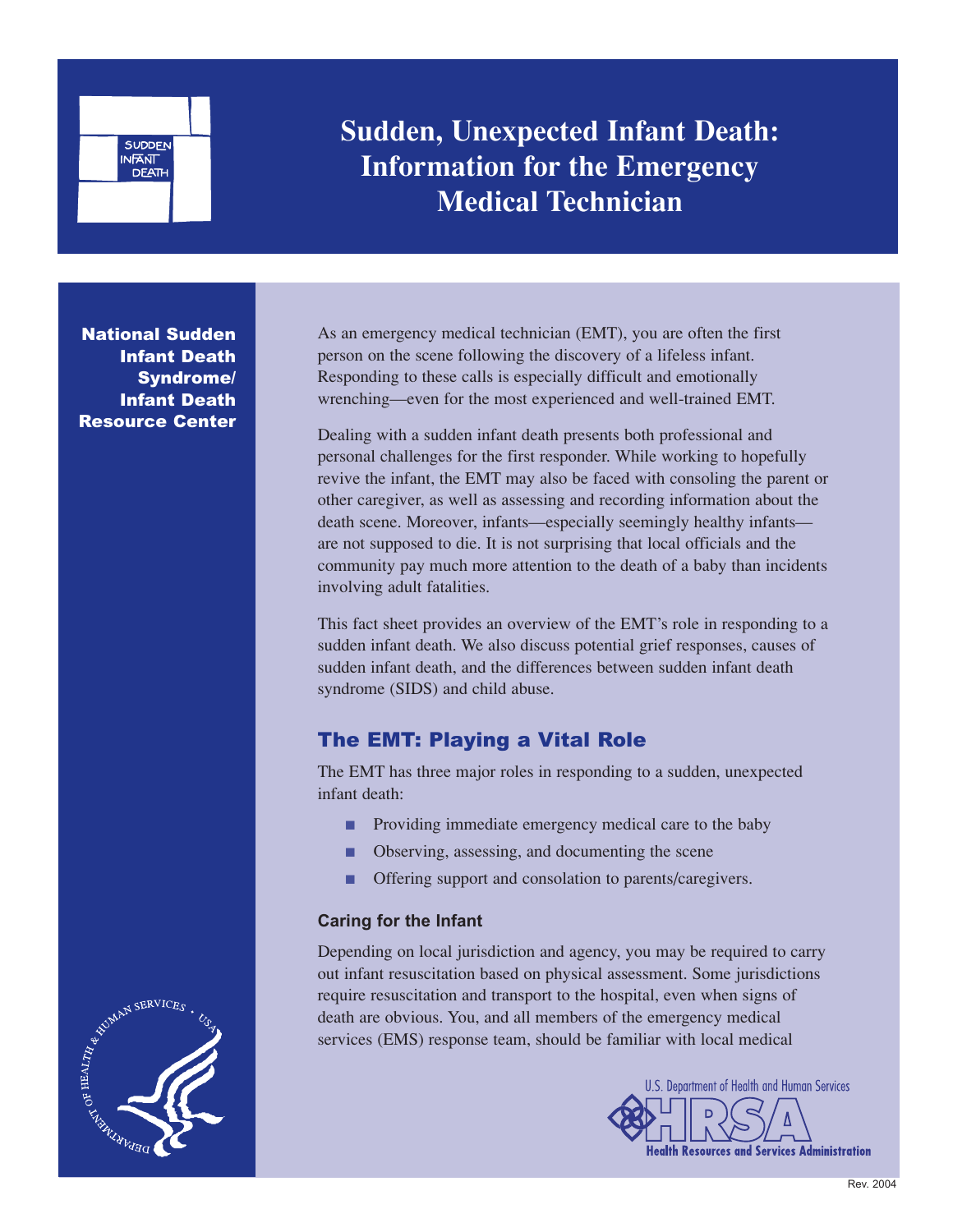examiner (ME) or coroner policies and follow these protocols when responding to a call involving an unexpected infant death.

Once you have determined the infant's status, calmly explain to the parent/caregiver what is happening and what will happen next.

- Take control of the scene.
- Stay focused.
- Try to be as factual as possible.
- Record actions and the behavior of anyone at the scene (what the person is doing, not how he/she seems).
- Don't prejudge.
- Be aware that there may be a language barrier.
- Respect the differences in how various racial/ethnic groups react to and deal with a sudden, unexpected infant death.
- Offer your condolences to the grieving parent/caregiver.

### **Supporting the Parent/Caregiver**

Ideally, the first responder team should have enough help on the scene to explain to parents what is going on and to comfort them. Express condolences to the

parents/caregivers and be sure to let them know that it is routine to investigate all sudden deaths. You may need to

seek help from other family members or neighbors in translating what is happening for non-English speaking parents or caregivers.

sensitivity will set the

Your skill and

*Sudden Infant Death Syndrome is the sudden death of an infant under 1 year of age which remains unexplained after a thorough case investigation, including performance of a complete autopsy, examination of the death scene, and review of the clinical history (Willinger et al., 1991).*

tone for the family's and caregiver's interactions with other officials and professionals who will subsequently become involved. But don't try to control parent/caregiver reactions during this tragic and trying time. Ask if there is someone, for example, other family member, neighbor, or member of the clergy who the parent or caregiver would like you to contact.

Some locales require the baby to be transported to the hospital. The parent or caregiver may want to accompany the baby to the hospital. Depending on your agency and local procedures, the parent may be allowed to travel in

the ambulance with the infant and the EMTs. If this is not the practice in your community or agency, see if a friend or relative can take the parent or caregiver to the hospital.

### **Observing, Assessing, and Documenting the Scene**

The ME/coroner likely will not be at the death scene. Therefore, the ME will rely on documentation from the EMS team and law enforcement to help determine cause of death. Although law enforcement officials may conduct the formal investigation, the first responder team's information about the scene is often invaluable.

You should expect that you will need to prepare a report for the ME on what you saw and heard at the scene of the baby's death. Keep in mind that this report is a legal document. Parents, other family members, and the child death review team also may review your report. Therefore, your report should be objective, accurate, and complete and should follow local protocol.

#### **Collecting Information**

At the scene, as you ask questions about the circumstance of the death and the baby's health history, you should obtain key information, including current medication (take samples to the hospital), and circumstances at the time of death. Open-ended, precise questions are most effective, for example:

- Can you tell me what happened?
- Where was the baby?
- Who found the infant?
- What did you do when you found the baby?
- Has the infant been moved?
- What time was the infant last seen alive?
- How did the infant seem that day?
- Had the infant recently been sick?

Answers to questions such as these will help you prepare your formal report, as part of the death scene investigation. The ME will refer to this information in determining the cause of death.

#### **Documenting Findings**

Recording your observations may be very difficult if you are attending the baby while supporting parents and caregivers. Also, depending on your agency and community, the death scene documentation protocol may be lengthy.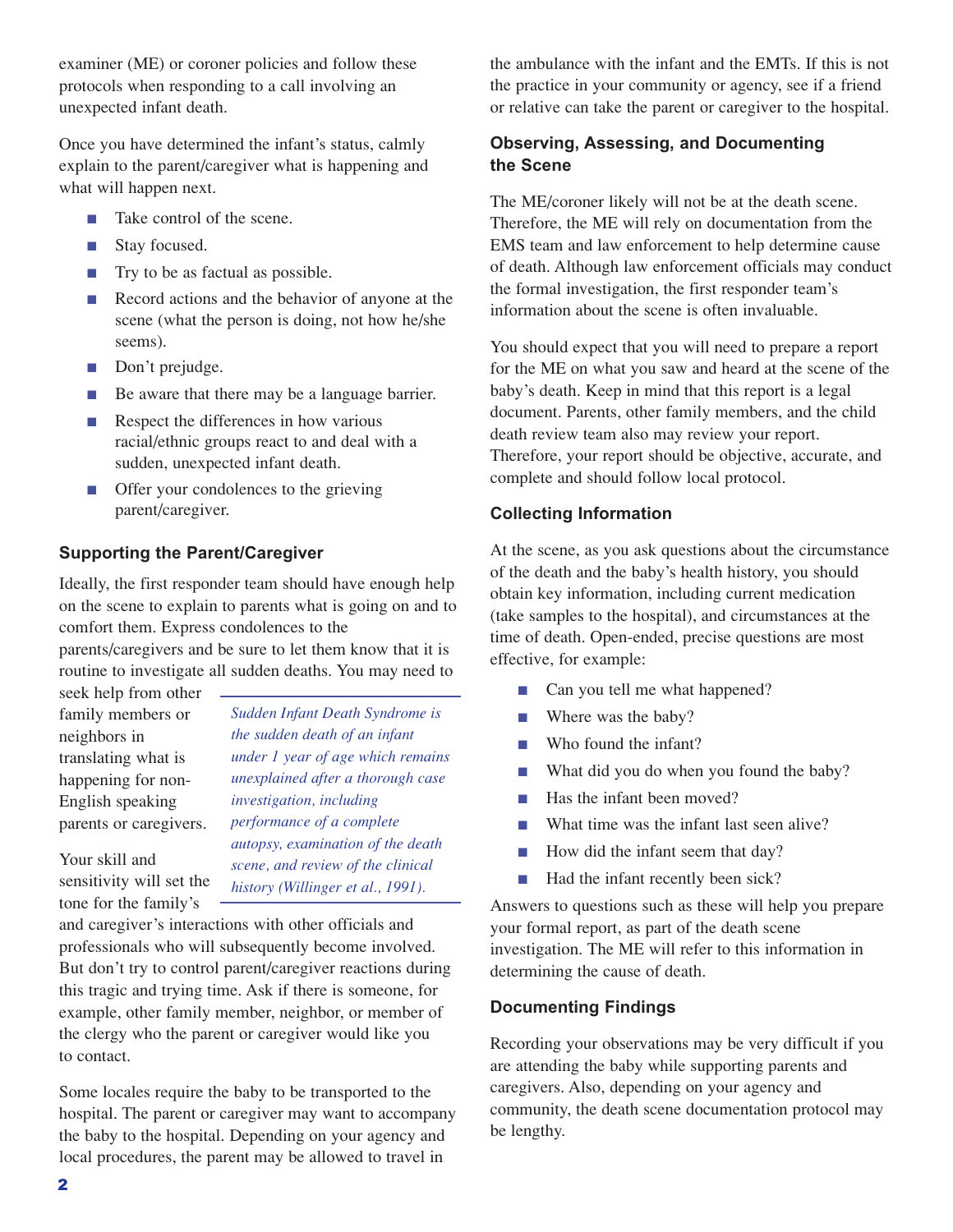## Grief Responses: Parents/Caregivers

In responding to a call involving a sudden infant death, you will likely encounter parents/caregivers who have intense and traumatic reactions to the infant's death. It is important to respect these reactions and feelings.

First, be aware that not everyone reacts to shock, trauma, and fear in the same way. When confronted with such a sudden and traumatic loss, some parents and caregivers will become angry, even hysterical. Some parents or caregivers may blame themselves. Others may withdraw, with no visible response. Others may deny that the infant is dead.

It is important that you remain calm and patient. Parents or caregivers may repeat the same question or questions. Try to explain in terms that the parent or caregiver can understand.

Some parents or caregivers ask that the EMS team try to resuscitate the baby. Other parents or caregivers ask that resuscitation be terminated. Some parents want to be alone with the infant.

Recognize that the parents and family, as well as other caregivers, may have cultural beliefs, values, and practices related to death. The baby's family may have various rituals that they will want to observe, and that are part of their religious and cultural background.

*Grief responses are normal and usually resolve in time. Don't walk away or try to "bury" your feelings. They will catch up with you eventually.* 

debriefing sessions usually are conducted within 24 to 72 hours after the death. Many EMS agencies have found that debriefing

sessions help confirm that the EMT did everything that he or she could have done.

## Causes of Sudden and Unexpected Infant Death

SIDS is the most common cause of sudden, unexpected death among infants between 1 month and 1 year of age. Ninety percent of SIDS deaths occur under 6 months of age, with most SIDS deaths happening in babies between 2 and 4 months of age.

Sudden, unexpected death may also be due to injury, congenital birth defects, infection, or metabolic disorders. The ME/coroner will determine the cause of death based on information taken from the death scene investigation, autopsy, and clinical history.

SIDS is often confused with child abuse. The following table lists important characteristics that can help the first responder distinguish between SIDS and child abuse/neglect.

## Grief Response: EMTs

There is no doubt that a sudden and unexpected infant death is especially tragic. Although experienced in dealing with death resulting from illness, accidents, or even homicide, you may be surprised at the depth of your feelings regarding an infant's death.

Even "veteran" EMTs report reacting emotionally to an infant death. It is not unusual to feel symptoms of grief and guilt similar to those of the parents/caregivers. Some first responders express regret and frustration at being unable to revive the baby. Other common reactions include anger, blame, identification with the parent/caregiver, selfdoubt, sadness, and depression.

It may help to discuss the circumstances surrounding the death in a critical incident stress debriefing or support group. These

| <b>SIDS</b><br><b>Physical Appearance</b>                                                                                                                             | <b>Child Abuse/Neglect</b><br><b>Physical Appearance</b>                                                                                                     |
|-----------------------------------------------------------------------------------------------------------------------------------------------------------------------|--------------------------------------------------------------------------------------------------------------------------------------------------------------|
| No external signs of injury<br>"Natural" appearance of a deceased baby                                                                                                | Distinguishable and visible signs of injury                                                                                                                  |
| ■ Lividity—settling of blood, frothy<br>drainage from the nose/mouth                                                                                                  | $\blacksquare$ Broken bone(s)                                                                                                                                |
| $\blacksquare$ Small marks (e.g., diaper rash)<br>look more severe                                                                                                    | <b>Bruises</b>                                                                                                                                               |
| $\blacksquare$ Cooling/rigor mortis (takes place<br>quickly in infants, about 3 hours)                                                                                | $\blacksquare$ Burns                                                                                                                                         |
| Purple mottled markings on head<br>and facial area, may appear as bruises                                                                                             | $\blacksquare$ Cuts                                                                                                                                          |
|                                                                                                                                                                       | Head Trauma (e.g., black eye)                                                                                                                                |
|                                                                                                                                                                       | $\blacksquare$ Scars                                                                                                                                         |
|                                                                                                                                                                       | $\blacksquare$ Welts                                                                                                                                         |
|                                                                                                                                                                       | $\blacksquare$ Wounds                                                                                                                                        |
| Appears to be a well-developed baby                                                                                                                                   | May be obviously malnourished                                                                                                                                |
|                                                                                                                                                                       | Other siblings may show patterns of injuries<br>commonly seen in child abuse and neglect                                                                     |
| May initially suspect SIDS when all of the<br>above are present PLUS parents say that the<br>infant was well and healthy when put to sleep<br>(last time seen alive). | May initially suspect child abuse/neglect when<br>all of the above appear accurate and parents'<br>story does not account for all injuries on<br>the infant. |
|                                                                                                                                                                       |                                                                                                                                                              |